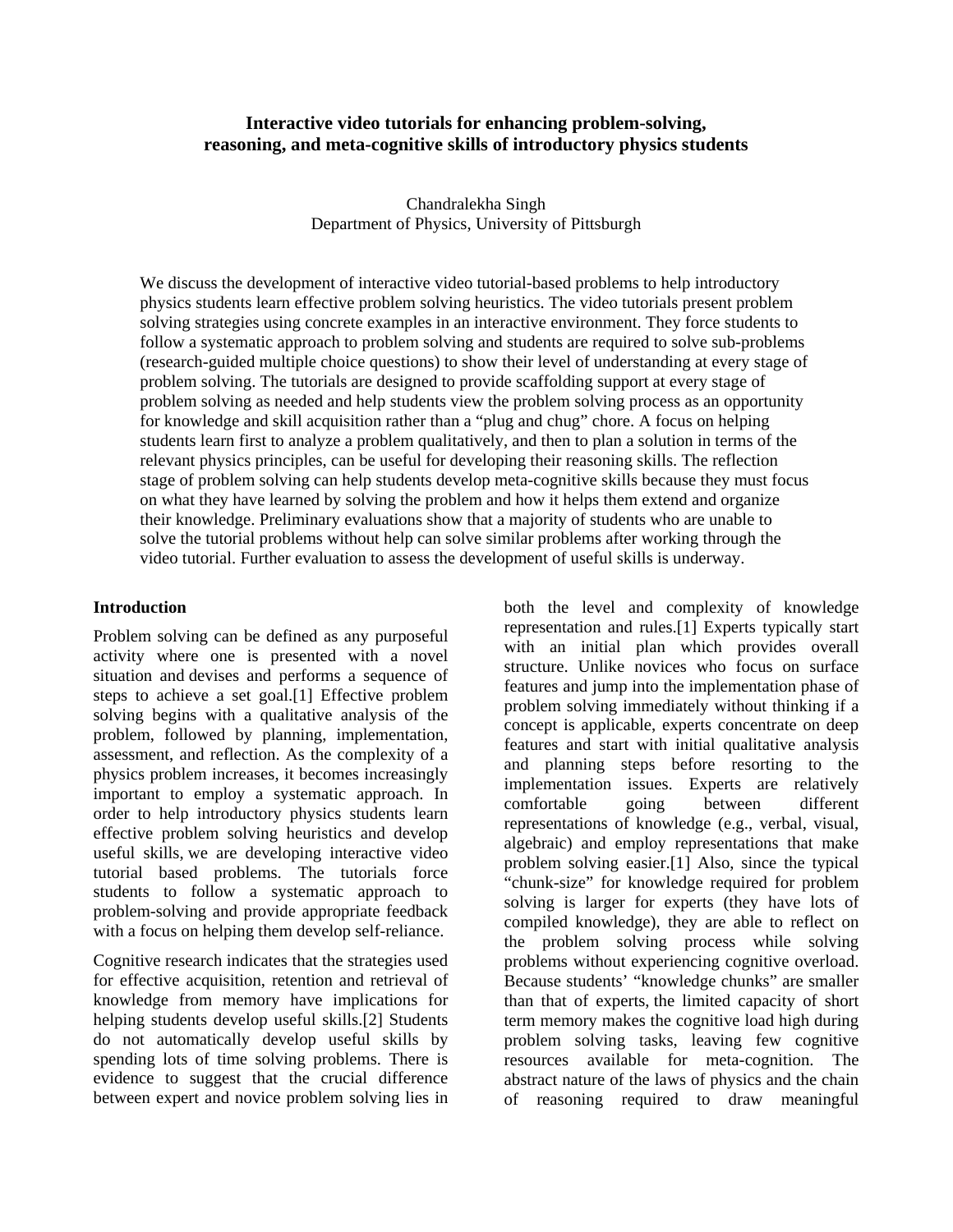inferences makes these issues critical. Appropriate scaffolding during problem solving can reduce cognitive load for students, and provide opportunities for metacognition.

Video tutorials are being designed with these issues in mind so that they can help students learn problem solving, reasoning and meta-cognitive skills using concrete examples in an interactive environment. They are designed to force students to analyze the problem qualitatively and spend time deciding why certain principles of physics are appropriate. Consistent use of qualitative analysis and planning tasks can help students develop reasoning skills. Also, helping students reflect upon the problem solving process at the end of every problem and forcing them to think about what they learned by solving the problem and how it helps them restructure, extend and organize their knowledge can help develop their meta-cognitive skills. Reflection sub-problems are specifically designed for this purpose.

Students working on the tutorials first use a worksheet which divide the problems into five stages involved in problem solving. After attempting the problem on the worksheet to the best of their ability, students access the same problem on the computer. Before inputting their numerical or symbolic solution on-line, students are required to solve several research-guided subproblems to show their level of understanding at every stage of problem solving. The alternative choices in these multiple-choice questions elicit common difficulties students have with relevant concepts.[3] Incorrect responses direct students to a short video (see the figure) while correct responses give them a choice of either advancing to the next sub-problem or watching videos to learn why the alternative choices are incorrect. While some videos are problem-specific, many focus on more general ideas, such as contact and non-contact forces or conditions for determining when a system is in equilibrium. Students have the option of watching additional videos which demonstrate and exemplify a particular problem solving stage.

Some other web-based tutorials have been developed, e.g., Cyber Tutor.[4] The novel feature of our tutorials is the incorporation of video, audio, and cursor movement to scaffold student learning. In addition, our sub-problems are typically more qualitative than Cyber Tutor and our alternative choices for sub-problems are guided by research.

### **Details of Video Tutorials**

The main skeleton of interactive video tutorial based problems is being developed using Macromedia Flash. The videos focus on different topics in introductory physics. Most tutorials are suitable for students in any algebra or calculusbased, introductory physics course. Since the guidance and feedback is customized to students' needs, they can be used as aids to problem solving in homework and as a self-study tool by a diverse group of students. They can be helpful to students with different learning styles and can help them view the problem solving process as an opportunity for knowledge and skill acquisition rather than a "plug and chug" chore or guessing task. Each video tutorial-based problem is matched with other problems (pair problems) that use similar physics principles but for which no tutorial is provided. These pair problems are designed to help students develop self-reliance and determine what they actually learn from the tutorials.



*Example of web-based video tutorial.*

 The development of the video tutorial based problems is guided by research. For the past few years, we have investigated if instruction which is based upon a field-tested cognitive apprenticeship model of learning involving modeling, coaching, and scaffolding can help students learn effective problem solving heuristics and found positive outcome.[5] In this approach, "modeling" means that the instructor demonstrates and exemplifies the skills that students should learn. "Coaching" means providing students opportunity, guidance and practice so that they learn the skills necessary for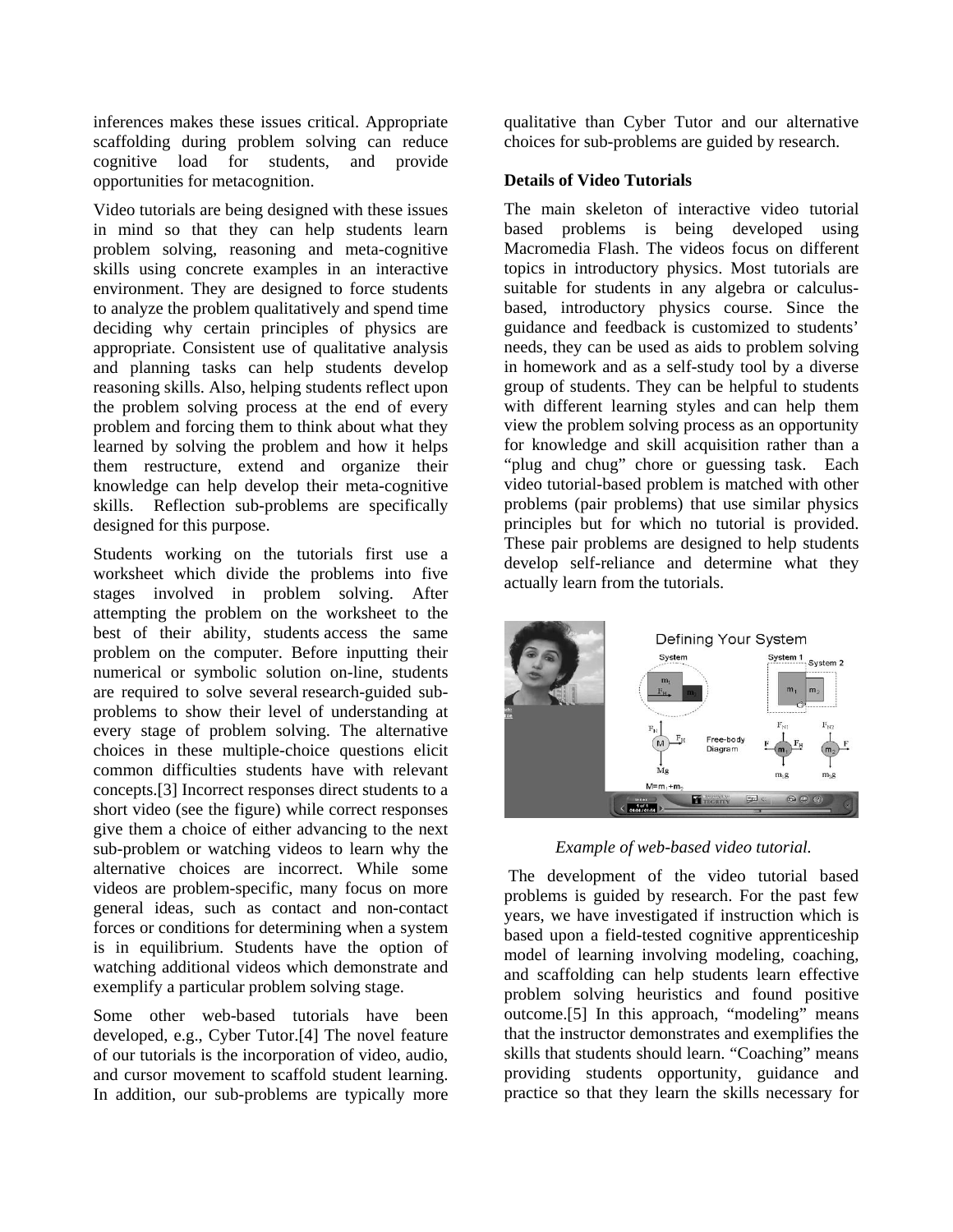good performance. "Scaffolding" means providing students with appropriate support and immediate feedback with a focus on weaning or fading the support so as to help them develop gradual selfreliance. This scaffolding process lies at the heart of Vygotsky's notion of stretching a student's "zone of proximal development" and Piaget's idea of providing "optimal mismatch".[6] Using a similar instructional model, Schoenfeld has shown that in the context of mathematics, an explicit instruction in problem solving heuristics significantly improves students' skills.[6]

## **Preliminary Evaluation**

Below, we discuss the insights gained from task analysis and twelve student interviews (from a calculus-based course) for the design of subproblems and video tutorials in the context of a problem involving the non-equilibrium application of Newton's second law and Newton's third law. The problem statement is as follows:

Two adjacent boxes (m<sub>1</sub> = 5 kg, m<sub>2</sub> = 2.5 kg) are in contact on a horizontal frictionless table. You apply a constant horizontal force  $F_H = 10$  N to the larger box. Find the magnitude of the force F exerted on the larger box by the smaller box.

 We started with a cognitive task analysis which involves making a fine-grained flow chart of all the concepts that students must know in the appropriate order in which they must be invoked to accomplish the task (solve the problem). A careful task analysis is extremely helpful in identifying and addressing stumbling blocks or subtleties that students are likely to miss. We then interviewed four students using a think-aloud protocol about several problems involving equilibrium and nonequilibrium applications of Newton's second law and Newton's third law (including the problem above). Based upon theoretical task analysis and student interviews, we designed the preliminary version of the sub-problems and video tutorials. In eight later interviews using a think aloud protocol, students were first given the worksheet and asked to solve the problem to the best of their ability. Then they were asked to attempt the sub-problems and watch the videos as needed. To evaluate video tutorial's effectiveness, they were then asked to solve two other similar problems on the worksheet without any help.

The above problem is apparently so difficult that none of the 12 interviewed students could solve it without help from video tutorials.[3] Many interviewed students, including those with A and B grades in their midterms on related concepts, had great difficulty figuring out whether this was an equilibrium or a non-equilibrium problem. Many believed that unless the problem mentions it, they should take the net horizontal force to be zero on each object. A majority believed that the force exerted by the hand,  $F_H$ , should act on both boxes because the box with mass  $m_2$  is in the way of the larger box that is being pushed. Many had difficulty understanding why  $m_2$  will exert a force on  $m_1$ . Some explicitly mentioned that the reason they are confused is that the surface is frictionless here and that is the only force that will push back on  $m_1$  when they exert a force  $F_H$ . Newton's third law is extremely difficult for students [3], and they had great difficulty realizing that the force exerted by  $m_1$  on  $m_2$  is equal in magnitude to the force exerted on  $m_2$  by  $m_1$ . Many felt that the larger object should exert a larger force on the smaller object than vice versa. Some justified their argument by noting that  $F_H$  is the force exerted on  $m_2$  by  $m_1$  and F is the force exerted on  $m_1$  by  $m_2$ and it makes sense that the larger box  $m_1$  is exerting a larger force  $F_H$  on the smaller box  $m_2$ (some students felt that  $F$  and  $F_H$  are actionreaction pairs in Newton's third law).

A majority could not make up their minds about what should be the system for which they should draw a free body diagram (FBD). Most did not understand that you can choose either  $m_1$ ,  $m_2$  or both of them together as a system and based upon the choice of the system, the forces exerted by  $m_1$ on  $m_2$  and vice versa become internal forces that cancel in pairs or external forces that should be taken into account. Several started drawing FBDs but had difficulty committing to the system that the diagram was for. Several were not clear about the fact that FBDs should only include forces exerted on the system of choice by objects in the environment and not the forces exerted by the system on objects in the environment. This kind of confusion often led students who noted they were drawing FBD of  $m_1 + m_2$  to include the force exerted by  $m_2$  on  $m_1$ ; an internal force for this